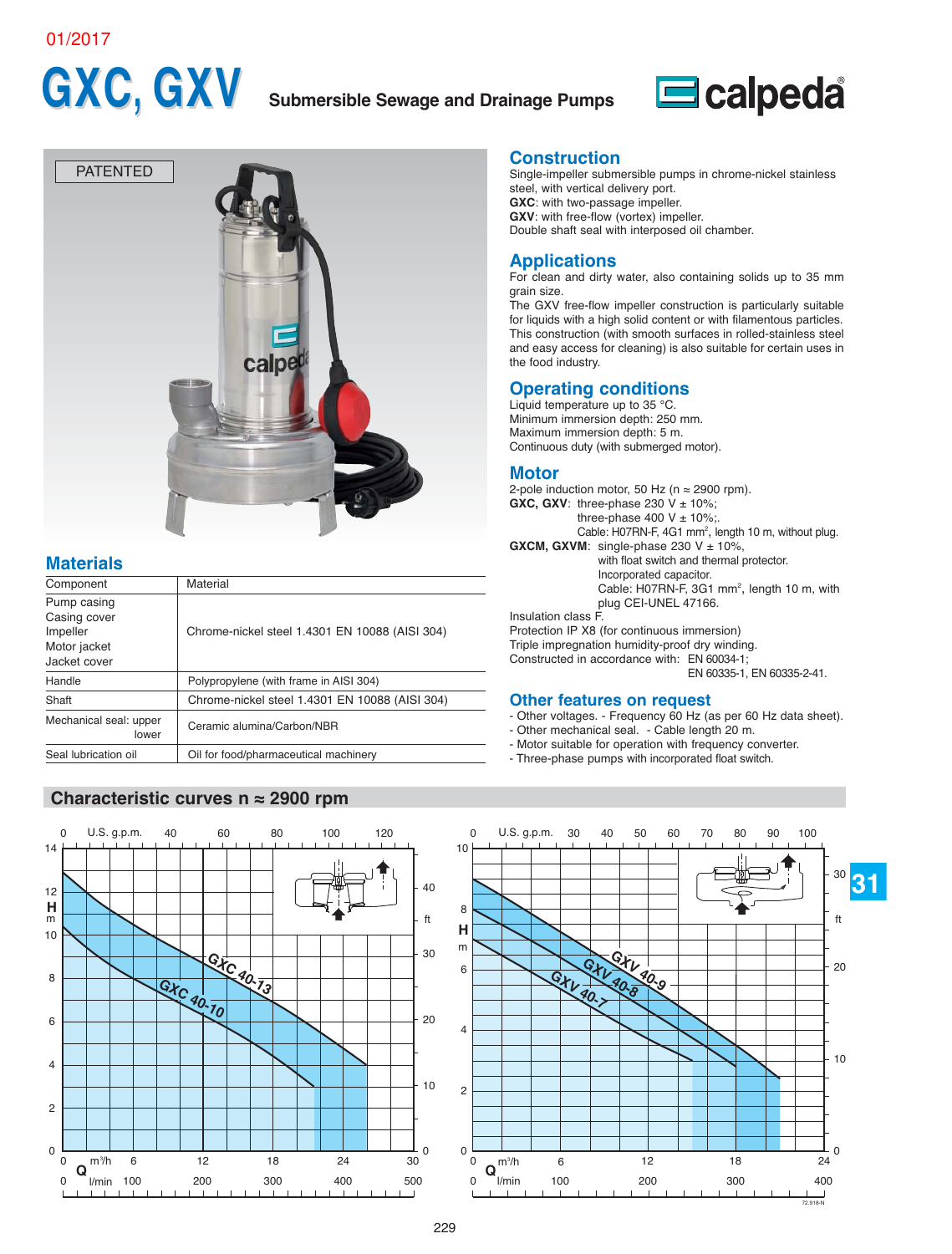



### **Performance n ≈ 2900 rpm**

| $3\sim$   | 230V 400V |              | $\sim$            | 230V           |     | Capacitor<br>D, |     | P <sub>2</sub> |      | $m^3/h$<br>IG. |      | C<br>ັ |      | ч   | 12  | 15  | 18  | 21  | 24  | 26  |
|-----------|-----------|--------------|-------------------|----------------|-----|-----------------|-----|----------------|------|----------------|------|--------|------|-----|-----|-----|-----|-----|-----|-----|
|           | A         | $\mathsf{A}$ |                   | $\overline{A}$ | -ul | Vc              | kW  | kW             | HP   | l/min          |      | 50     | 100  | 150 | 200 | 250 | 300 | 350 | 400 | 433 |
| GXC 40-10 | 2,8       |              | <b>GXCM 40-10</b> | 4,6            | 16  | 450             |     | 0,55           | 0.75 |                | 10,4 | 9      |      | 1,1 | 6,3 | 5,4 | 4.4 | 3,2 |     |     |
| GXC 40-13 | 4         | 2.3          | <b>GXCM 40-13</b> | 6,6            | 25  | 450             | .45 | 0.9            | 1,2  | H <sub>m</sub> | 12,9 | 11,6   | c.ui | 9,5 | 8.5 | 7,8 | 6,9 | 5,9 | 4.7 |     |

| $3\sim$         | 230V 400V |                         | $\sim$           | 230V           |    | Capacitor | P <sub>1</sub> | P <sub>2</sub> |            | m <sup>3</sup> /h<br>IQ |   | ົ<br>ت | 6   | 9   | 12  | 15  | 18  | 21  | 24  | 26  |
|-----------------|-----------|-------------------------|------------------|----------------|----|-----------|----------------|----------------|------------|-------------------------|---|--------|-----|-----|-----|-----|-----|-----|-----|-----|
|                 | A         | $\overline{\mathsf{A}}$ |                  | $\overline{A}$ | ut | Vc        | kW             | kW             | HP         | l/min                   |   | 50     | 100 | 150 | 200 | 250 | 300 | 350 | 400 | 433 |
| <b>GXV 40-7</b> | 2,8       | .6                      | <b>GXVM 40-7</b> | 4,6            | 16 | 450       |                | 0.55           | 0,75       |                         |   | 6,2    | 5,4 | 4,6 | 3,7 | 3   |     |     | -   |     |
| GXV 40-8        | 3,8       | 2,2                     | <b>GXVM 40-8</b> | 5,4            | 25 | 450       |                | 0.75           |            | H <sub>m</sub>          |   | 2.'    | 6,4 | 5,5 | 4,6 | 3,7 | 2,8 |     |     |     |
| GXV 40-9        | 4         | 2,3                     | <b>GXVM 40-9</b> | 6              | 25 | 450       | .3             | 0,9            | $\cdot$ .2 |                         | 9 | 8,1    | റ   | 6,3 | 5,4 | 4,5 | 3,5 | 2,4 |     |     |

Density  $\rho = 1000 \text{ kg/m}^3$ .

P1 Max. power input.  $P_2$  Rated motor power output. Density  $\rho = 1000$  kg/m<sup>3</sup>. Kinematic viscosity  $v = max 20$  mm<sup>2</sup>/sec.

# **Dimensions and weights**



|  | <b>TYPE</b> |     | mm                                                 |     |      | $kq^{(1)}$ | <b>TYPE</b> |
|--|-------------|-----|----------------------------------------------------|-----|------|------------|-------------|
|  |             | fM  | $\ln \max \left  h \min \right $ GXV $\left $ GXVM |     |      |            |             |
|  | GXV(M) 40-7 | 433 | 508                                                | 248 | 10.1 | 11.7       | $GXC(M)$ 4  |
|  | GXV(M) 40-8 | 458 | 533                                                | 273 | 11.7 | 13.2       | $GXC(M)$ 4  |
|  | GXV(M) 40-9 | 458 | 533                                                | 273 | 11.7 | 13.2       |             |
|  | $\cdots$    |     |                                                    |     |      |            |             |

| mm  |                      |     |      | $kq^{(1)}$ | <b>TYPE</b>  |     | mm                                                 | $kq^{(1)}$ |      |      |
|-----|----------------------|-----|------|------------|--------------|-----|----------------------------------------------------|------------|------|------|
| fM  | h max h min GXV GXVM |     |      |            |              | fM  | $\ln \max \ln \min \vert$ GXC $\vert$ GXCM $\vert$ |            |      |      |
| 133 | 508                  | 248 | 10.1 | 11.7       | GXC(M) 40-10 | 433 | 508                                                | 248        | 10.1 |      |
| 158 | 533                  | 273 | 11.7 | 13.2       | GXC(M) 40-13 | 458 | 533                                                | 273        | 11.7 | 13.2 |
| 158 | 533                  | 273 | 11.7 | 13.2       |              |     |                                                    |            |      |      |

1) With cable length: 10 m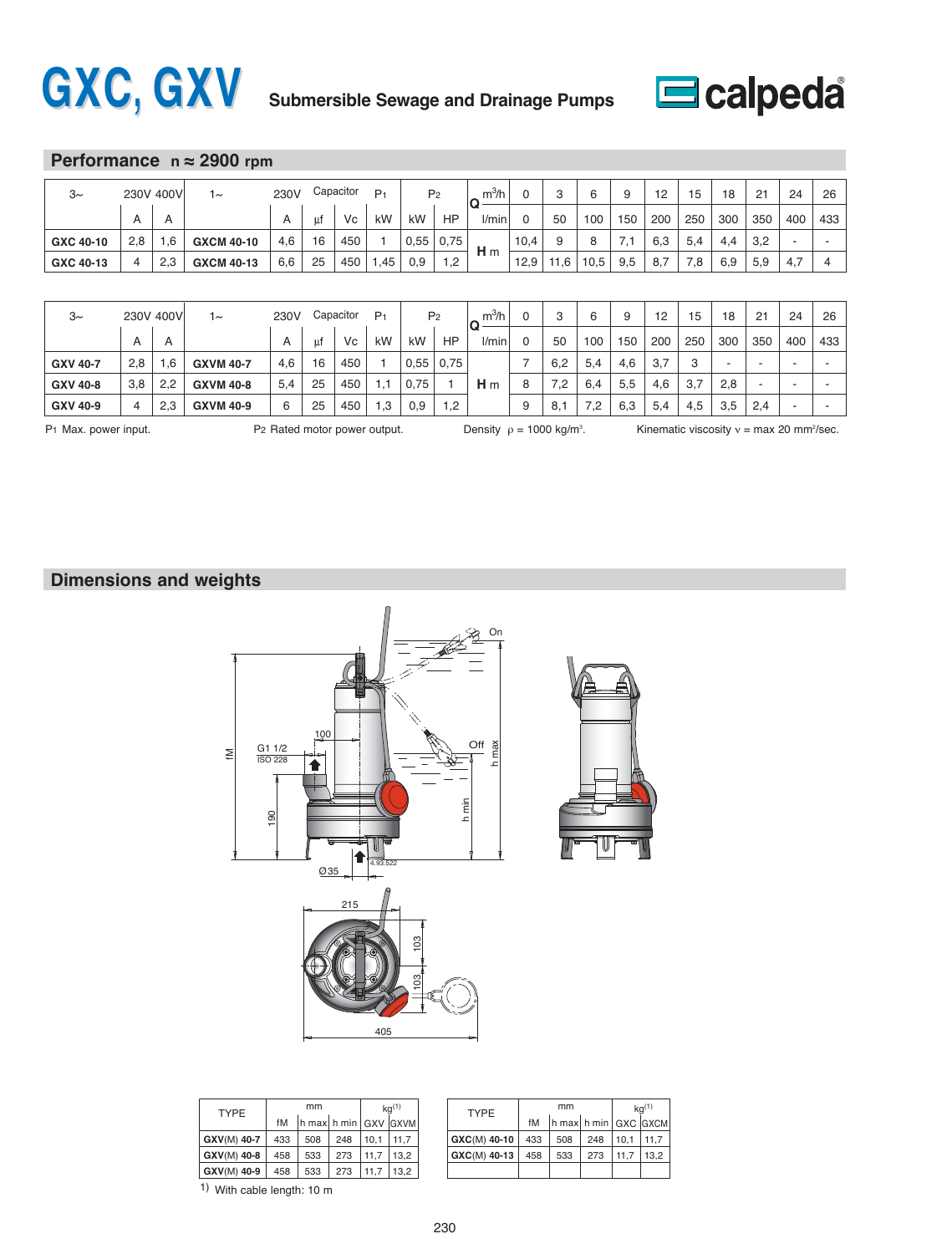



# **Installation examples**



#### **Stationary installation Transportable installation**



# **Connection examples**



Pump with hosetail seat and clamp (locally available)



Pump with pipe screwed into the delivery port



**31**

Pump with pipe and union (locally available)

231